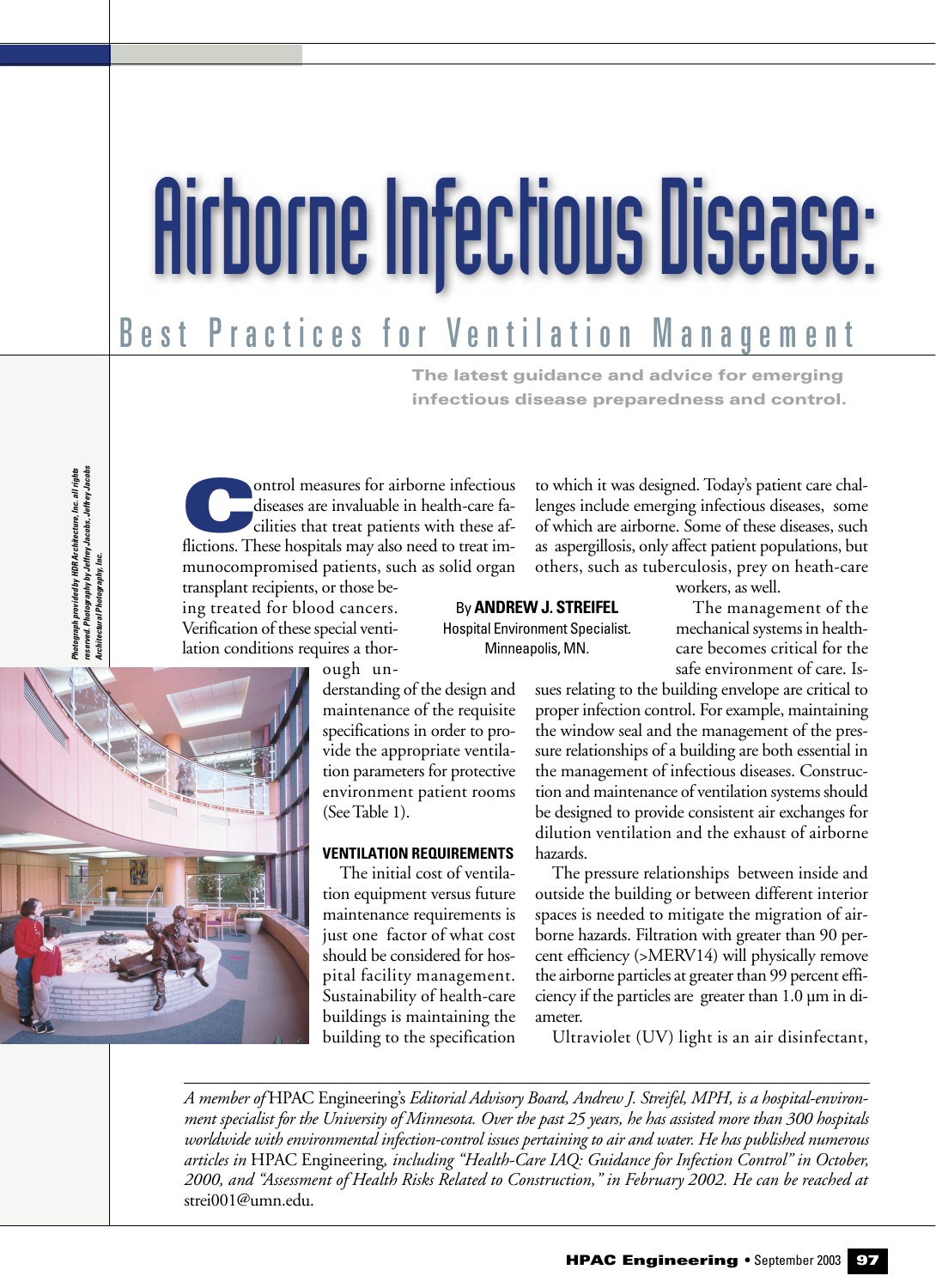which may have application as supplemental engineering controls under certain conditions. However, suggestive clinical or epidemiological studies do not totally support the use of UV in healthcare facilities, therefore the recommendation is marginal as a category II rating by the Centers for Disease Control and Prevention (CDC) in its recent "Guidelines on Environmental Infection Control." 1 Such options must be carefully considered for the long term safety in healthcare facilities. Source control is the essence of managing infections. Therefore the principal of source management as it pertains to the potential sources of the infectious agent must be understood and should be applied as an analysis for

| <b>Ventilation parameters</b>                          | <b>Airborne infection</b>                              | <b>Protective environment</b>                                                |
|--------------------------------------------------------|--------------------------------------------------------|------------------------------------------------------------------------------|
| Air changes per hour                                   | More than 12                                           | More than 12                                                                 |
| Filtration<br>Supply<br>$\Box$ Return<br>$\Box$ Toilet | 90% dust spot<br>99.97% at 0.3 $\mu$ m<br>100% exhaust | 99.97% at 0.3 $\mu$ m<br>Back through filter or 100% exhaust<br>100% exhaust |
| Supply versus exhaust offset                           | More than 125 cfm                                      | More than 125 cfm                                                            |
| Air-flow direction                                     | Into room                                              | Out of room                                                                  |
| Pressure differential                                  | Over 0.01-in wg                                        | Over $0.01$ -in. wg                                                          |
| Minimum room leakage                                   | Less than 0.5 sq ft.                                   | Less than 0.5 sq ft.                                                         |

*TABLE 1. Commissioning guidelines for special-ventilation rooms in health-care settings.*

hazard reduction.

Another relatively new consideration is bioterrorism. A hospital that protects its patients from common biological agents should be able to protect patients from bioterror activity.

## **Two New Hospital Ventilation Guidelines**

Two recent guidelines have been made available to help hospitals manage ventilation for infectious disease control.

The Centers for Disease Control and Prevention (CDC) published Guidelines for Environmental Infection Control in Health-Care Facilities.<sup>1</sup> These guidelines provide the recommendations of CDC and the Healthcare Infection Control Practices Advisory Committee (HICPAC). The contents of this document include the rationale for recommendations and rating for issues relating to air, water, environmental services, environmental sampling, laundry and bedding, animals in healthcare facilities and regulated medical wastes.

The document is quite specific in the performance measurements that need to be established to assure ventilation control of airborne infectious diseases. It emphasizes the risks involved with immunocompromised patients, a diverse patient population that is growing rapidly. Because of this fact ,the CDC felt that the guidelines should include recommendations for cleaning, maintenance, water quality and ventilation. The documents discusses the need to provide immediate

response to water intrusion to avoid mold growth. Such contamination can lead to infection in immunocompromised patients. The CDC Environmental



Infection Control is free for download from www.cdc.gov.

This document took three- plus years to compile due to the massive volume of information that needed to be gathered and verified. At the same time, the ASHRAE SP-91 team was compiling a the "HVAC Design Manual for Hospitals & Clinics" which is now available for

purchase from ASHRAE

(*www.ASHRAE.org*). The manual provides best practice design considerations for operators of mechanical systems. The intent of the book was to gather experienced writers and reviewers to compile the design considerations for a variety of operational considerations

Topics include essential terminology, HVAC design criteria, design for existing facilities, cooling and heating plants, controls for mechanical systems, life safety considerations, room design, operation and maintenance, commissioning guidelines, and energy conservation. This book provides one of the most comprehensive overviews of mechanical system management in a health-care facility ever published.

With these two documents, a building manager will have some of the most timely, state-of-the-art information available to manage the ever-changing climate in dynamic health-care world. The challenges of building management are formidable: disaster planning, biodefense, and infectious disease management.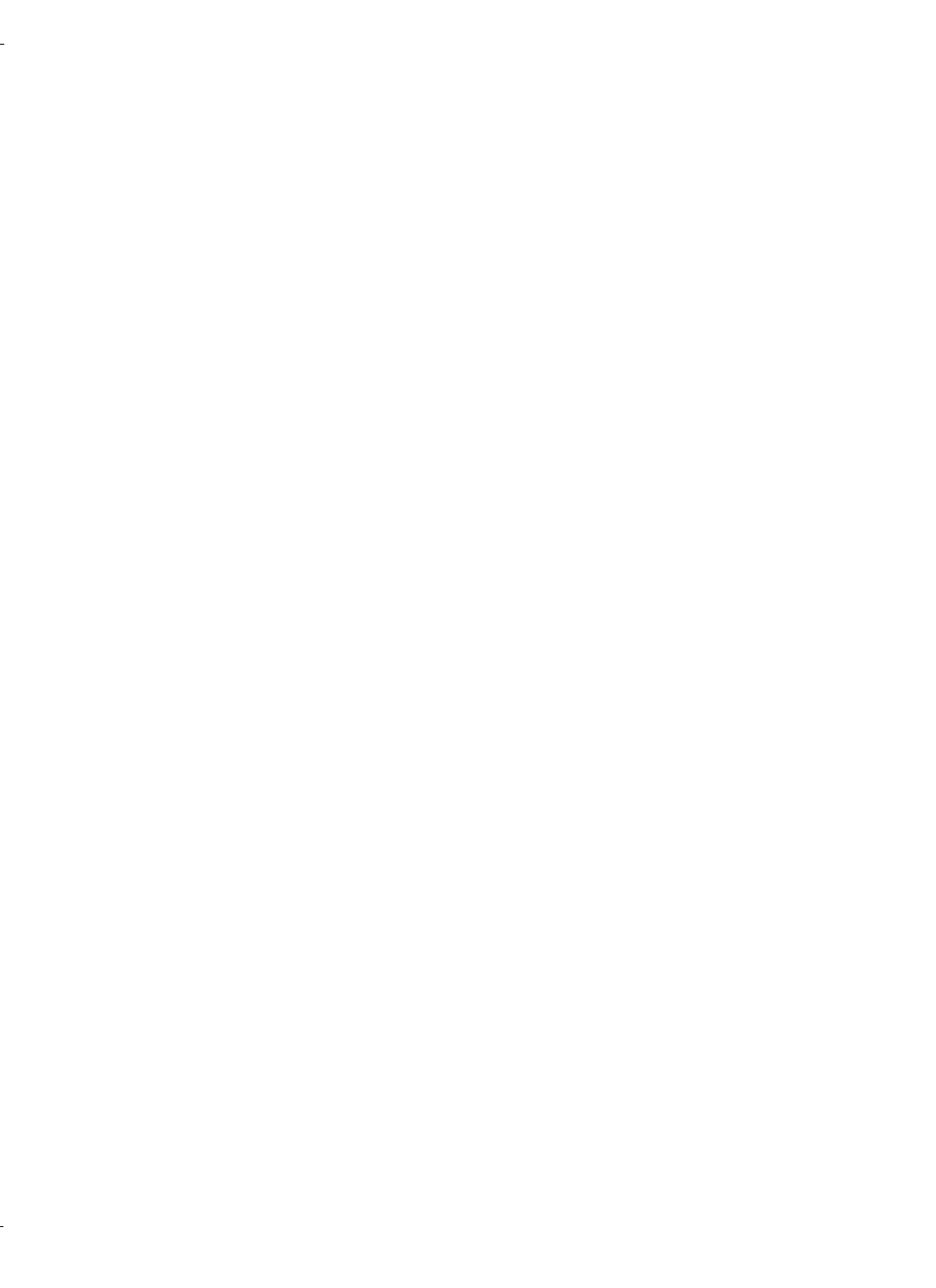### **INFECTION CONTROL GUIDELINES**

Pressure should be the key factor for ventilation-control of infectious agents However, pressure management in health care is focused on fire and smoke control. Infectious disease management has often ignored pressure management especially as it pertains to consistent airflow. Too often, fan belts slip, windows are left open or doors not closed—all of which prevent consistent pressure management. When such breeches occur, it means that pressure management for airborne infectious diseases will not work. For example, a renovation job several years ago at a patient-care hospital required that walls be opened for the construction of an elevator. In this case, one of the only control measures was to close the outside doors at the construction site, but not even this was done. As a result, there was a cluster of infections at a major hospital. $<sup>2</sup>$ </sup>

### **GENERAL ADVICE**

In order to achieve the desired pressure relationships in rooms, common mistakes should be avoided.

• Air volume offsets between supply and exhaust/return are designed too low to achieve the recommended pressure relationship of greater than 0.01 in. wg for airborne infection isolation and protective environments. The offset of supply versus exhaust/return air volume should be greater than 125cfm in a standard 1,200 sq ft room. The rooms should be designed with that offset and the room leakage points should be sealed to less than 0.5 sq ft total leakage area. Once the room ventilation is functioning as designed, the monitoring of the rooms can be activated, according to the Architectural Institute of America guidelines.<sup>3</sup> According to this guide, special ventilation rooms for isolating airborne infectious patients (AII) and protecting patients should have a permanently installed visual monitoring system of the airflow direction. These monitoring systems can be mechanical or electronic but do not need to be alarmed. If alarms are installed, allowances should be made to prevent nuisance alarms of the monitoring system. The rooms,if properly designed with the appropriate air volume offset should not have nuisance alarms, but allowances for a time delay before alarm activation is necessary to allow for the opening of doors in the special ventilation rooms.

• Room leakage is an important factor because the offset between supply and exhaust/return will—if the leakage area is too large—decrease the pressure due to inflow or outflow of air to paths of air with less resistance, such as through improperly sealed windows.. Excessive infiltration would not allow for adequate depressurization of the airborne infectionisolation room for isolating patients in that room who may have active tuberculosis.

• With other conditions , such as during construction, risk assessments for excavation or demolition next to a hospital with immunocompromised patients may be at risk due to the pressurization of the critical care buildings. For example, if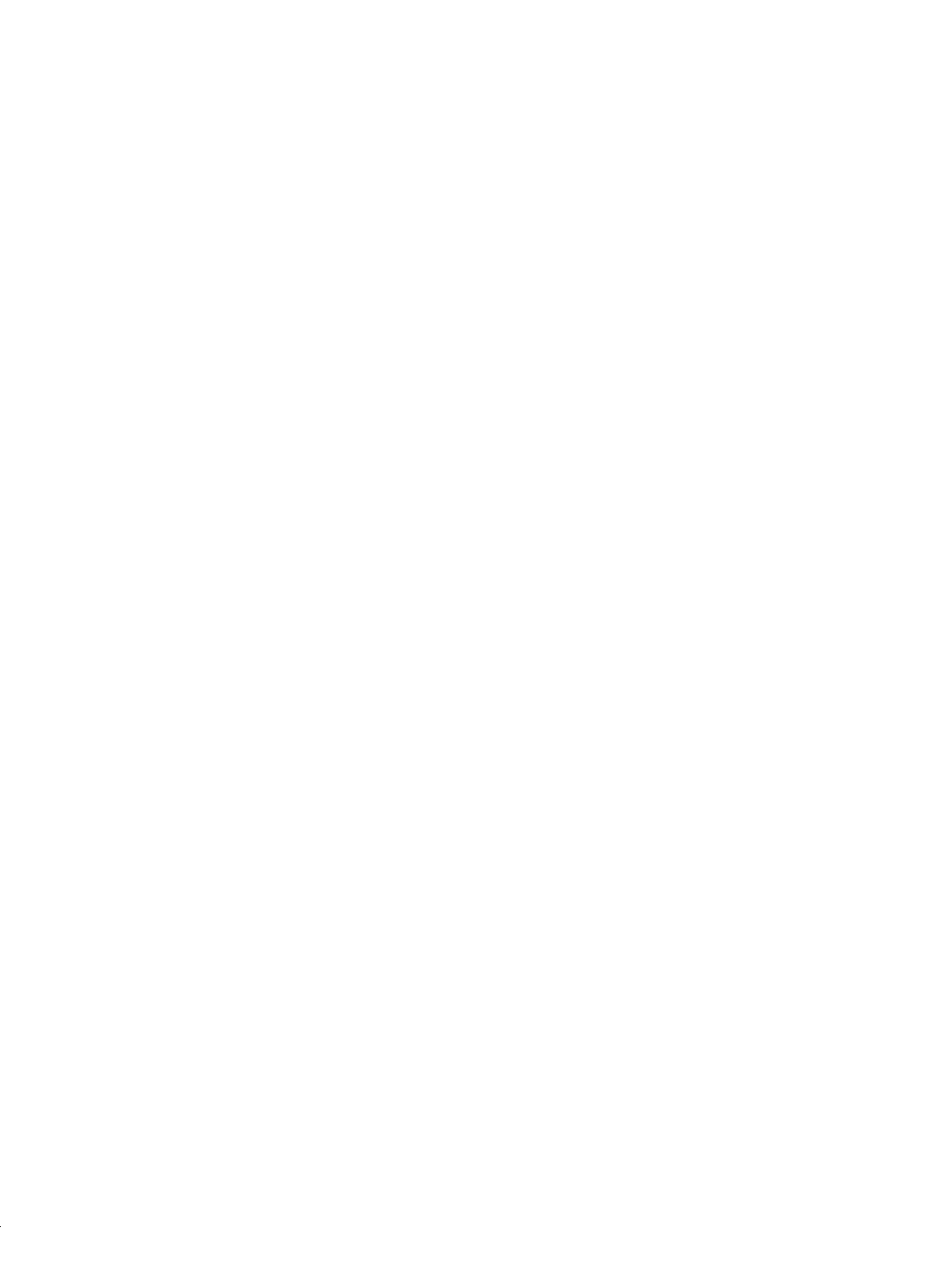more air is exhausted in the building than is supplied, a pressure imbalance will occur. This will happen in high rise ( greater than 6 stories) building because of the stack effect when warm air rises in a building. Such conditions can bring air into the critical-care hospital that does not get filtered or dehumidified by the air handling system. Such conditions can create condensation water on cool surfaces providing ideal mold growth conditions. The depressurization of the building can also allow unfiltered air into the building, which probably contains *Aspergillous* spores, which are opportunistic pathogens to certain patients.

• When pressure management is needed, operable windows, open doors and building connections can cause building pressure problems. During a recent evaluation, the source of irritating particles in patient-care areas was from a boiler room, due to a building ventilation imbalance. That building required an immediate air balance analysis to correct what was found to be an extreme building pressure imbalance. The hospital on the day of that evaluation was depressurized to 6 Pascal's (0.025-in. wg), which represents air velocity into the building through openings in excess of 500 linear ft per min.

• Maintenance priorities are always an issue for any system, but an absolute must for infection control management.<sup>4</sup>

• In some emergency rooms, a single switch was designed to exhaust the ER area to provide for immediate isolation of the ventilation in waiting areas and rooms. Such switches are not recommended for the all-purpose isolation rooms,such areas would allow for switching from protective to airborne infections rooms. The AIA does not recommend this practice due to the sophisticated controls needed and the number of nonfunctioning rooms which were discovered when tested. In some hospital ERs, it is possible to create airborne-infection bays to provide the appropriate ventilation airflow by simply closing the door. According to the National Bioterrorism Hospital Preparedness Program 2003, it is desirable for the hospital to have at least one airborne infection room per hospital participating in the program.<sup>5</sup> The facility selected should have the capability to treat 10 adult and pediatric patients. With such a request, it will be necessary for selected hospitals to have negativepressure environments which include isolation wards. Many hospitals have isolation rooms due to the resurgence of tuberculosis in the early 1990s. These rooms should meet the AII room criteria, which is listed above.

### **MONITORING**

Monitoring devices are intended to maintain awareness changes that might affect critical features of the ventilation system. Such critical areas include AII and protective environments (PE). These rooms are required to be monitored. The use of smoke sticks is recommended as a visual check, but a mechanical monitoring systems, such as flutter strip or ball in a tube system, are capable of demonstrating appropriate airflow direction when the door is closed.Testing of such visual equipment can be accomplished simply by opening and closing the door of the room. Such visual systems will show that the ball moves across the opening during the door movement just like smoke movement when the door is closed. Likewise, electronic systems should zero under the same test method and digitally demonstrate zero when to door is open or a level of pressure greater than 2.5 Pascals (0.01-in. wg) when the door is closed.

Some electronic systems can plug with lint after some time, therefore they should be routinely checked for accuracy with another calibrated pressure-testing device. The AII rooms should be checked at least monthly and if infectious patients are housed in the AII rooms they should be checked daily. A visual monitor would be assuring because of the simple test validating movement of a flutter strip or ball. Maintenance cost must be included if the utilization of electronic monitoring devices is considered.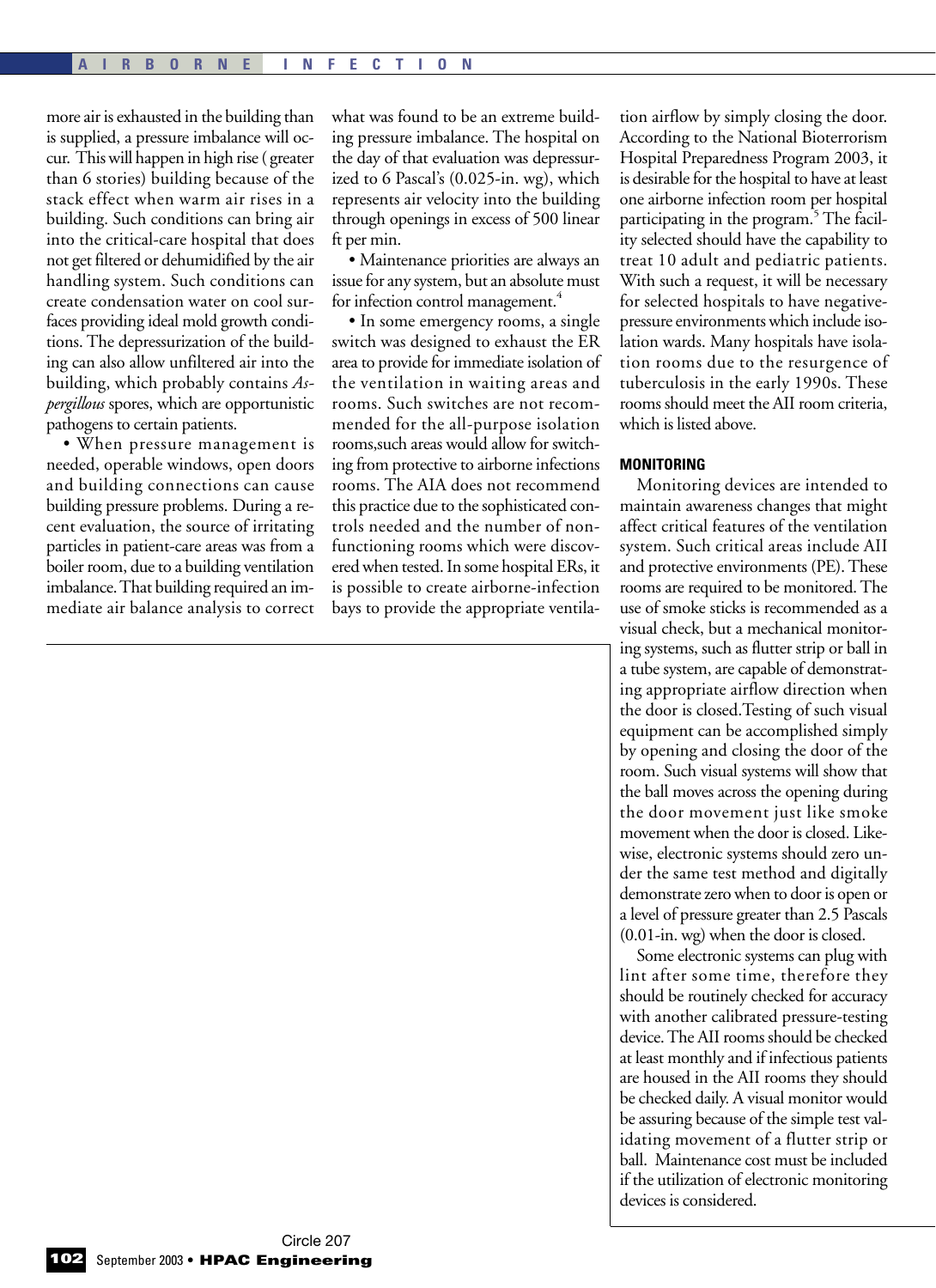### **USING EXISTING ISOLATION SYSTEMS**

As previously stated there should be a cost effective way to establish zones for airborne isolation of many patients in one place in a hospital. With modern hospital ventilation units, we need to look to existing systems to provide such management of multiple cases of infectious patients. There are smoke zones already mandated to manage fire and smoke within the health-care structure. These zones are set up to evacuate the smoke if fires occur. The zone is fire stopped to prevent smoke movement between zones. These barriers are air tight enough to allow for potential isolation of many beds within the hospital. The individual rooms within that zone might not be capable of being depressurized but with closed doors and zone exhaust capability, this space could be effectively isolated from the other parts of the healthcare facility Such zones exist and are tested for fire management routinely. These "natural" zones are also used to isolate construction projects in order to manage the aerosols generated by construction and renovation. We do this by using the balance dampers to help depressurize the area by reducing the supply air. The complete exhaust of that zone becomes a challenge but can be accomplished.

### **SAFE STORAGE OF PROTECTIVE GEAR**

Providing areas for the storage of infectious-disease personal protective equipment (PPE) is important. These storage areas will be required due to potential "super shedder" concerns for environmental contamination during the recent SARS outbbreak. The mode of transmission of SARS is not certain especially whether the SARS virus is airborne or droplet/contact spread. Emerging infectious diseases, like SARS, will require thoughtful, cost-effective preparedness for the environment.

### **EMERGENCY PREP AREAS**

ER triage and waiting areas are needed to quickly identify patient problems as they arrive in the hospital. Such areas should have isolation capability for chemical decontamination or infectious disease control. The triage indication of airborne infectious disease should dictate the immediate isolation of that patient in an airborne-isolation condition with appropriate ventilation parameters to contain any release of infectious droplet nuclei. Many ERs are equipped to handle one or two such patients. But what happens if many patients show up with suspicious symptoms? Enlightened architects are providing ERs with waiting areas that can be separated with simple room dividers having exhaust ducts on one side of the divider and a supply air duct on the other. Larger numbers of contaminated patients may be housed on the side with the exhaust with airflow into that area exhausting to the outside. Some of these ERs have a switch on the wall to create a complete depressurization of the ER if